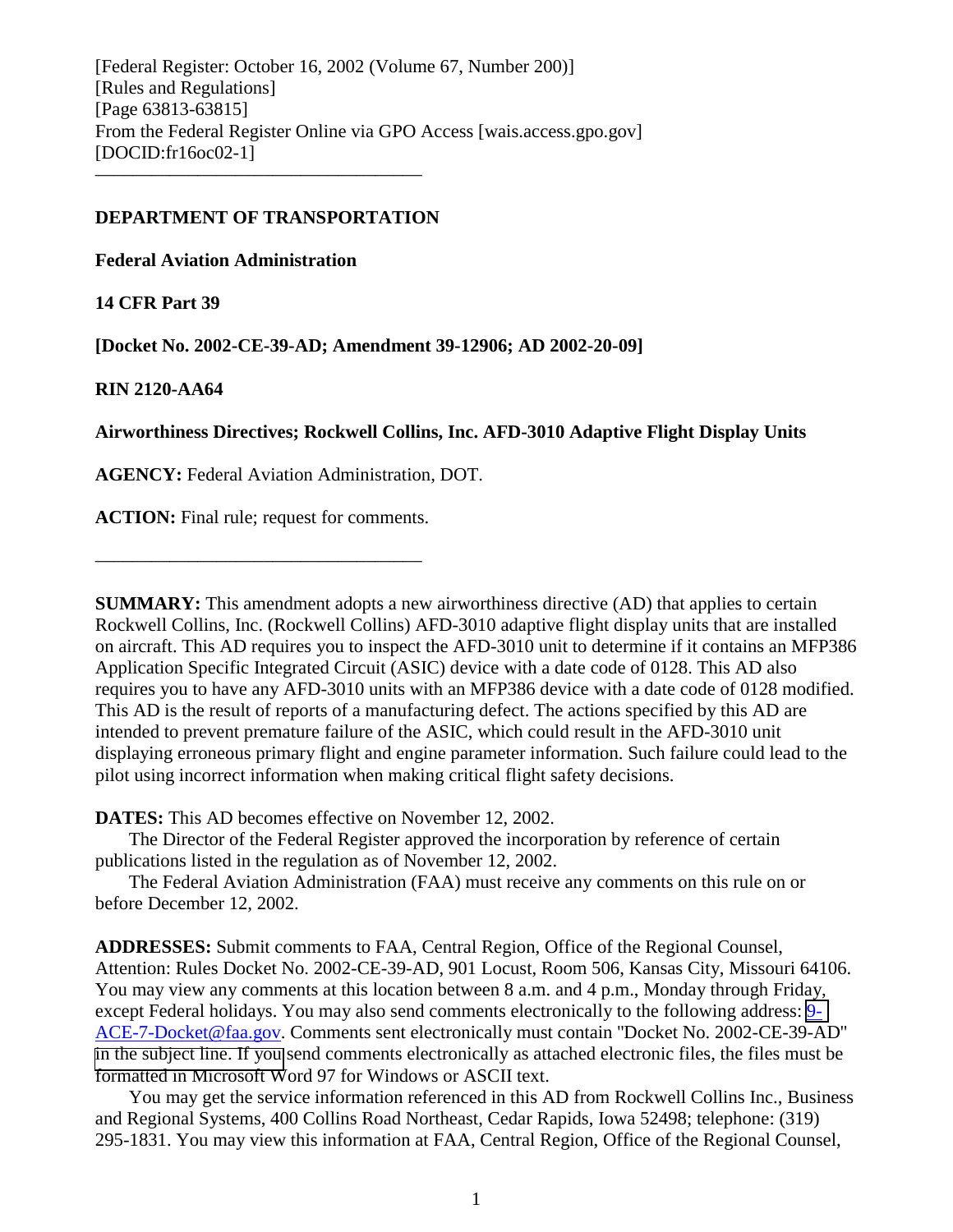Attention: Rules Docket No. 2002-CE-39-AD, 901 Locust, Room 506, Kansas City, Missouri 64106; or at the Office of the Federal Register, 800 North Capitol Street, NW., suite 700, Washington, DC.

**FOR FURTHER INFORMATION CONTACT:** Roger A. Souter, FAA, Wichita Aircraft Certification Office (ACO), 1801 Airport Road, Room 100, Wichita, Kansas 67209; telephone: (316) 946-4134; facsimile: (316) 946-4407; e-mail: roger.souter@faa.gov.

# **SUPPLEMENTARY INFORMATION:**

#### **Discussion**

*What Events Have Caused This AD?*

The FAA has received reports of a manufacturing defect on the MFP386 Application Specific Integrated Circuit (ASIC) device, Collins part number (CPN) 351-4957-020. These are used on the A5 card in the input/output control circuitry of the AFD-3010 adaptive flight display units.

The manufacturing defect of the MFP386 ASIC device resulted in significant delamination around all of the die edges. This causes stress on the wire bonds that hold the device to the A5 card. Stress on the wire bonds could cause the bonds to break, which could result in failure of the device.

Failure of this device has been reported on AFD-3010 units containing an MFP386 ASIC device with a date code of 0128.

When the MFP386 ASIC fails, the AFD-3010 unit may display erroneous primary flight information and engine parameters. These systems affect the way the pilot makes critical flight safety decisions.

These Rockwell Collins AFD-3010 adaptive flight display units are installed on, but not limited to, the following aircraft:

–Bombardier Model CL-600-2A12(CL-601) airplanes;

–Cessna Model 525 and 525A airplanes;

–Dassault Model Mystere-Falcon 20–F5 and Mystere-Falcon 50 airplanes; and

–Raytheon Model 390 and Hawker 800XP airplanes.

*What Are the Consequences if the Condition Is Not Corrected?*

This condition, if not corrected, could result in failure of the ASIC, which could result in the AFD-3010 unit displaying erroneous primary flight and engine parameter information. Such failure could lead to the pilot using incorrect information when making critical flight safety decisions.

*Is There Service Information That Applies to This Subject?*

Rockwell Collins has issued Service Bulletin 12, Revision No. 2, AFD-3010-31-12, dated August 30, 2002.

The service bulletin includes procedures for:

–Inspecting the AFD-3010 unit to determine serial number of the installed unit;

–Inspecting the AFD-3010 unit (if serial number is one of the affected units) to determine the date code of the MFP386 ASIC device; and

–Replacing the MFP386 ASIC device if the date code is 0128.

# **The FAA's Determination and an Explanation of the Provisions of this AD**

*What Has FAA Decided?*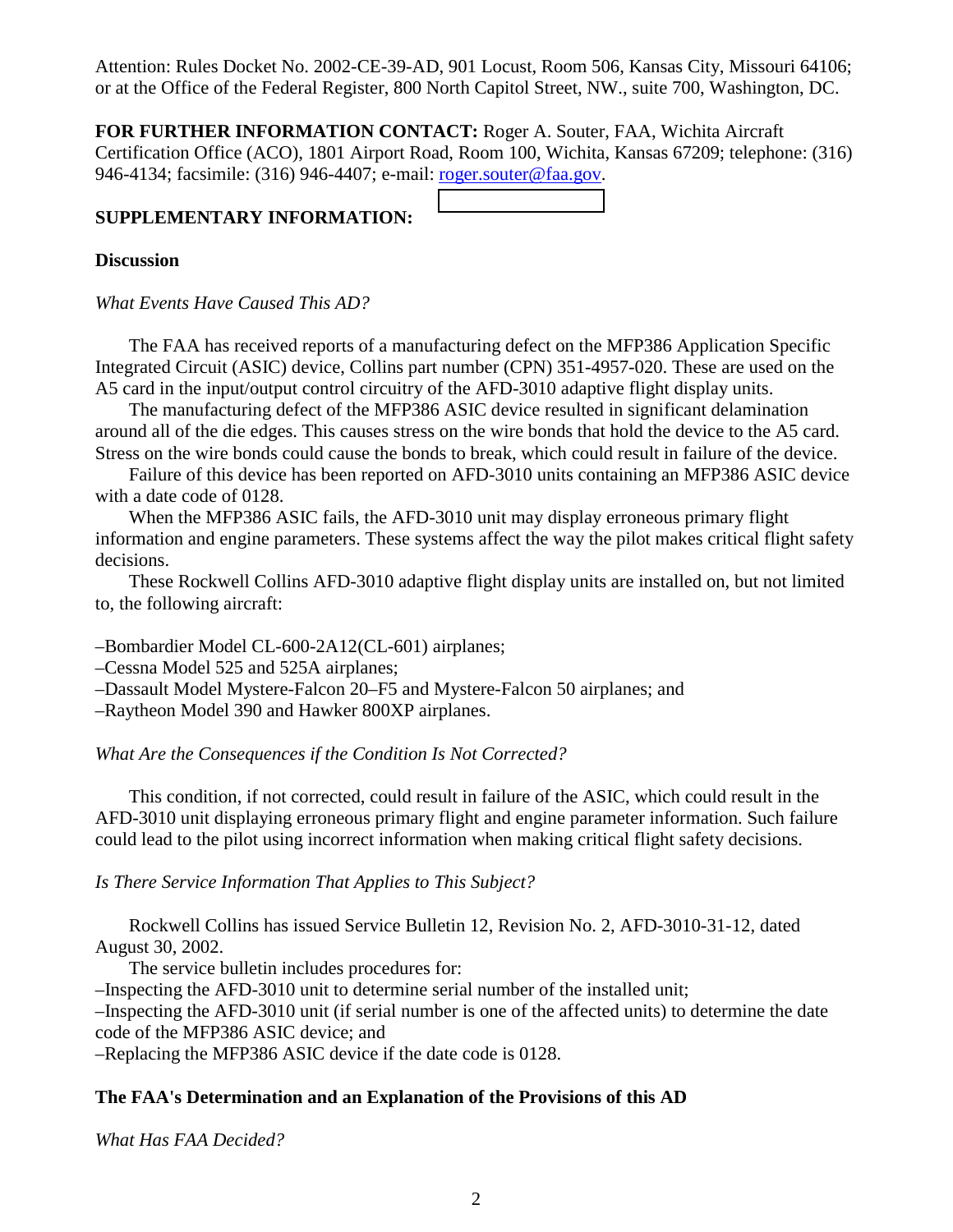The FAA has reviewed all available information, including the service information referenced above; and determined that:

–The unsafe condition referenced in this document exists or could develop on type design aircraft that incorporate these Rockwell Collins AFD-3010 adaptive flight display units; –The actions specified in the previously-referenced service should be accomplished on affected Rockwell AFD-3010 adaptive flight display units; and –AD action should be taken in order to correct this unsafe condition.

#### *What Does This AD Require?*

This AD requires you to incorporate the actions in the previously-referenced service bulletin. In preparation of this rule, we contacted type clubs and aircraft operators to obtain technical information and information on operational and economic impacts. We did not receive any information through these contacts. If received, we would have included, in the rulemaking docket, a discussion of any information that may have influenced this action.

## *Will I Have the Opportunity To Comment Prior to the Issuance of the Rule?*

Because the unsafe condition described in this document could result in erroneous display of primary flight information, we find that notice and opportunity for public prior comment are impracticable. Therefore, good cause exists for making this amendment effective in less than 30 days.

# **Comments Invited**

## *How Do I Comment on This AD?*

Although this action is in the form of a final rule and was not preceded by notice and opportunity for public comment, FAA invites your comments on the rule. You may submit whatever written data, views, or arguments you choose. You need to include the rule's docket number and submit your comments to the address specified under the caption ADDRESSES. We will consider all comments received on or before the closing date specified above. We may amend this rule in light of comments received. Factual information that supports your ideas and suggestions is extremely helpful in evaluating the effectiveness of the AD action and determining whether we need to take additional rulemaking action.

# *Are There Any Specific Portions of the AD I Should Pay Attention To?*

We specifically invite comments on the overall regulatory, economic, environmental, and energy aspects of the rule that might suggest a need to modify the rule. You may view all comments we receive before and after the closing date of the rule in the Rules Docket. We will file a report in the Rules Docket that summarizes each FAA contact with the public that concerns the substantive parts of this AD.

## *How Can I Be Sure FAA Receives My Comment?*

If you want us to acknowledge the receipt of your written comments, you must include a selfaddressed, stamped postcard. On the postcard, write ''Comments to Docket No. 2002-CE-39-AD.'' We will date stamp and mail the postcard back to you.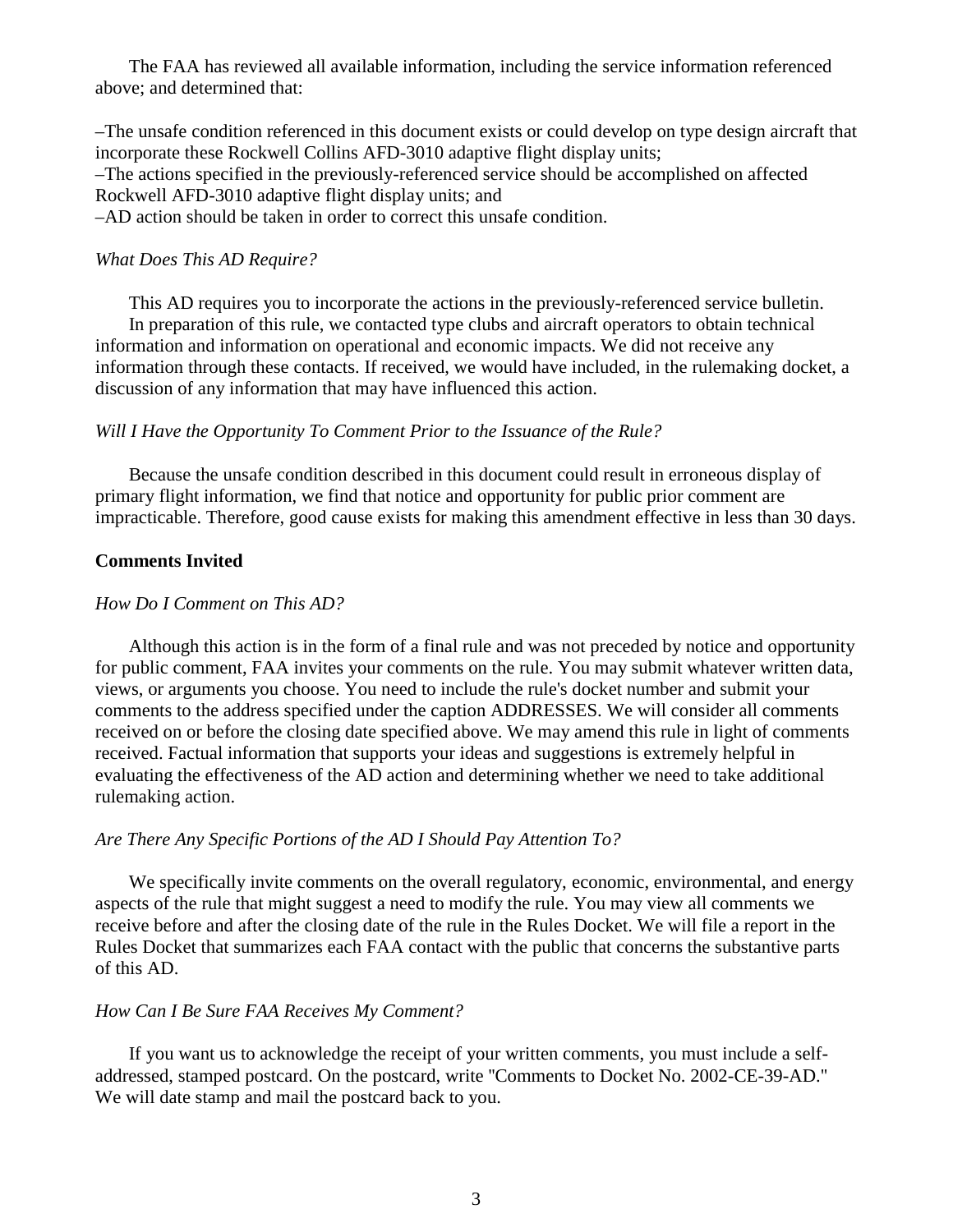#### **Compliance Time of This AD**

#### *What Is the Compliance Time of This AD?*

The compliance time of this AD is ''within the next 14 days after the effective date of this AD.''

*Why Is the Compliance Time Presented in Calendar Time Instead of Hours Time-in-Service (TIS)?*

This unsafe condition is not a result of the number of times the airplane is operated. The chance of this situation occurring is the same for an airplane with 10 hours time-in-service (TIS) as it would be for an airplane with 500 hours TIS. For this reason, the FAA has determined that a compliance based on calendar time should be utilized in this AD in order to assure that the unsafe condition is addressed on all airplanes in a reasonable time period.

## **Regulatory Impact**

#### *Does This AD Impact Various Entities?*

These regulations will not have a substantial direct effect on the States, on the relationship between the national Government and the States, or on the distribution of power and responsibilities among the various levels of government. Therefore, FAA has determined that this final rule does not have federalism implications under Executive Order 13132.

#### *Does This AD Involve a Significant Rule or Regulatory Action?*

We have determined that this regulation is an emergency regulation that must be issued immediately to correct an unsafe condition in aircraft, and is not a significant regulatory action under Executive Order 12866. It has been determined further that this action involves an emergency regulation under DOT Regulatory Policies and Procedures (44 FR 11034, February 26, 1979). If it is determined that this emergency regulation otherwise would be significant under DOT Regulatory Policies and Procedures, a final regulatory evaluation will be prepared and placed in the Rules Docket (otherwise, an evaluation is not required). A copy of it, if filed, may be obtained from the Rules Docket.

#### **List of Subjects in 14 CFR Part 39**

Air transportation, Aircraft, Aviation safety, Incorporation by reference, Safety.

#### **Adoption of the Amendment**

Accordingly, under the authority delegated to me by the Administrator, the Federal Aviation Administration amends part 39 of the Federal Aviation Regulations (14 CFR part 39) as follows:

#### **PART 39–AIRWORTHINESS DIRECTIVES**

1. The authority citation for part 39 continues to read as follows:

Authority: 49 U.S.C. 106(g), 40113, 44701.

#### § 39.13 [Amended]

2. FAA amends § 39.13 by adding a new airworthiness directive (AD) to read as follows: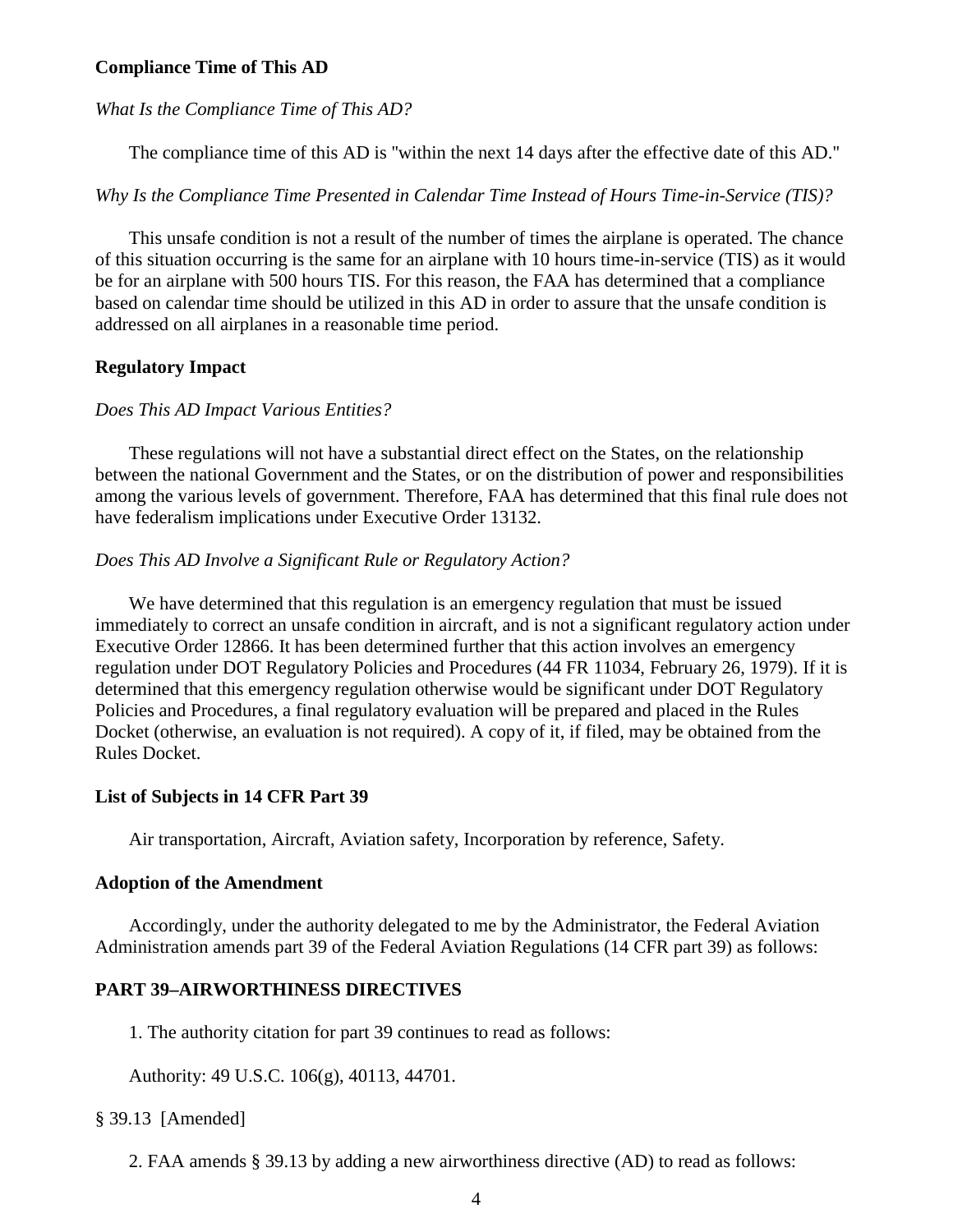# **AIRWORTHINESS DIRECTIVE**



Aircraft Certification Service Washington, DC

U.S. Department of Transportation **Federal Aviation Administration**

*We post ADs on the internet at "www.airweb.faa.gov/rgl"*

The following Airworthiness Directive issued by the Federal Aviation Administration in accordance with the provisions of Title 14 of the Code of Federal Regulations (14 CFR) part 39, applies to an aircraft model of which our records indicate you may be the registered owner. Airworthiness Directives affect aviation safety and are regulations which require immediate attention. You are cautioned that no person may operate an aircraft to which an Airworthiness Directive applies, except in accordance with the requirements of the Airworthiness Directive (reference 14 CFR part 39, subpart 39.3).

**2002-20-09 Rockwell Collins, Inc.:** Amendment 39-12906; Docket No. 2002-CE-39-AD.

(a) *What airplanes are affected by this AD?* This AD applies to AFD-3010 adaptive flight display units, part numbers 822-1084-012/-108/-202/-206/-302/-304/-402/-404/-406 (serial numbers as specified in Rockwell Collins Service Bulletin 12, Revision No. 2, AFD-3010-31-12, dated August 30, 2002), that are installed in aircraft. These AFD-3010 adaptive flight display units are installed in, but not limited to, the following aircraft that are certificated in any category:

- (1) Bombardier Model CL-600-2A12 (CL-601) airplanes;
- (2) Cessna Model 525 and 525A airplanes;
- (3) Dassault Model Mystere-Falcon 20-F5 and Mystere-Falcon 50 airplanes; and
- (4) Raytheon Model 390 and Hawker 800XP airplanes.

(b) *Who must comply with this AD?* Anyone who wishes to operate an aircraft equipped with one of the affected AFD-3010 adaptive flight display units must comply with this AD.

(c) *What problem does this AD address?* The actions specified by this AD are intended to prevent premature failure of the Application Specific Integrated Circuit (ASIC) device, which could result in the AFD-3010 unit displaying erroneous primary flight and engine parameter information. Such failure could lead to the pilot using incorrect information when making critical flight safety decisions.

(d) *What must I do to address this problem?* To address this problem, you must accomplish the following actions:

| <b>Actions</b>                               | <b>Compliance</b>         | <b>Procedures</b>               |
|----------------------------------------------|---------------------------|---------------------------------|
| $(1)$ Inspect the AFD-3010 adaptive flight   | Within the next 14 days   | In accordance with              |
| display unit to determine the serial number. | after November 12,        | <b>Rockwell Collins Service</b> |
|                                              | 2002 (the effective date) | Bulletin 12, Revision No.       |
|                                              | of this AD), unless       | $2 (AFD-3010-31-12)$ ,          |
|                                              | already accomplished.     | dated August 30, 2002.          |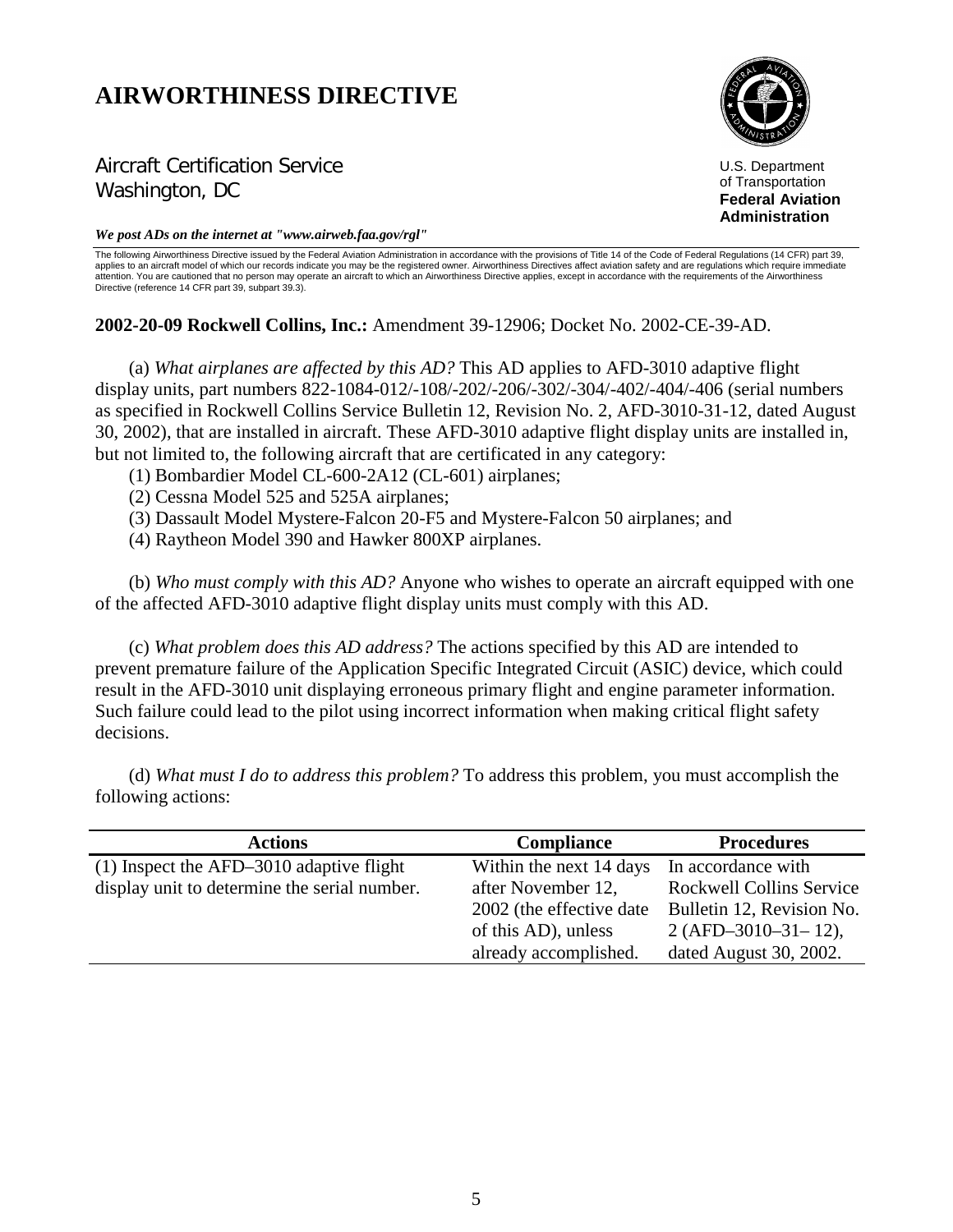| $(2)$ If the serial number of the AFD-3010 unit is | Prior to further flight     | In accordance with              |
|----------------------------------------------------|-----------------------------|---------------------------------|
| listed as one of the affected units specified in   | after the inspection        | <b>Rockwell Collins Service</b> |
| Rockwell Collins Service Bulletin 12, Revision     | required in paragraph       | Bulletin 12, Revision No.       |
| No. 2 (AFD-3010-31-12), dated August 30,           | $(d)(1)$ of this AD, unless | $2(AFD-3010-31-12),$            |
| 2002, then inspect the MFP386 ASIC device to       | already accomplished.       | dated August 30, 2002.          |
| determine the date code.                           |                             |                                 |
| (i) If the date code on the MFP386 ASIC device     |                             |                                 |
| is 0128, return the unit to the manufacturer for   |                             |                                 |
| modification and install the modified ADF-         |                             |                                 |
| 3010 unit.                                         |                             |                                 |
| (ii) If the date code on the MFP386 ASIC is        |                             |                                 |
| other than 0128, no manufacturer modification      |                             |                                 |
| is necessary.                                      |                             |                                 |
| (3) Do not install, on any aircraft, an affected   | As of November 12,          | Not applicable.                 |
| ADF-3010 adaptive flight display that contains     | 2002 (the effective date    |                                 |
| a MFP386 ASIC device with a date code of           | of this AD).                |                                 |
| 0128.                                              |                             |                                 |

(e) *Can I comply with this AD in any other way?* You may use an alternative method of compliance or adjust the compliance time if:

(1) Your alternative method of compliance provides an equivalent level of safety; and

(2) The Manager, Wichita Aircraft Certification Office, approves your alternative. Submit your request through an FAA Principal Maintenance Inspector, who may add comments and then send it to the Manager, Wichita Aircraft Certification Office.

**Note:** This AD applies to each airplane identified in paragraph (a) of this AD, regardless of whether it has been modified, altered, or repaired in the area subject to the requirements of this AD. For airplanes that have been modified, altered, or repaired so that the performance of the requirements of this AD is affected, the owner/operator must request approval for an alternative method of compliance in accordance with paragraph (e) of this AD. The request should include an assessment of the effect of the modification, alteration, or repair on the unsafe condition addressed by this AD; and, if you have not eliminated the unsafe condition, specific actions you propose to address it.

(f) *Where can I get information about any already-approved alternative methods of compliance?* Contact Roger A. Souter, FAA, Wichita Aircraft Certification Office (ACO), 1801 Airport Road, Room 100, Wichita, Kansas 67209; telephone: (316) 946-4134; facsimile: (316) 946-4407; e-mail: roger.souter@faa.gov.

(g) *[What if I need](mailto:roger.souter@faa.gov) to fly the airplane to another location to comply with this AD?* The FAA can issue a special flight permit under sections 21.197 and 21.199 of the Federal Aviation Regulations (14 CFR 21.197 and 21.199) to operate your airplane to a location where you can accomplish the requirements of this AD.

(h) *Are any service bulletins incorporated into this AD by reference?* Actions required by this AD must be done in accordance with Rockwell Collins Service Bulletin 12 (AFD-3010-31-12), Revision No. 2, dated August 30, 2002. The Director of the Federal Register approved this